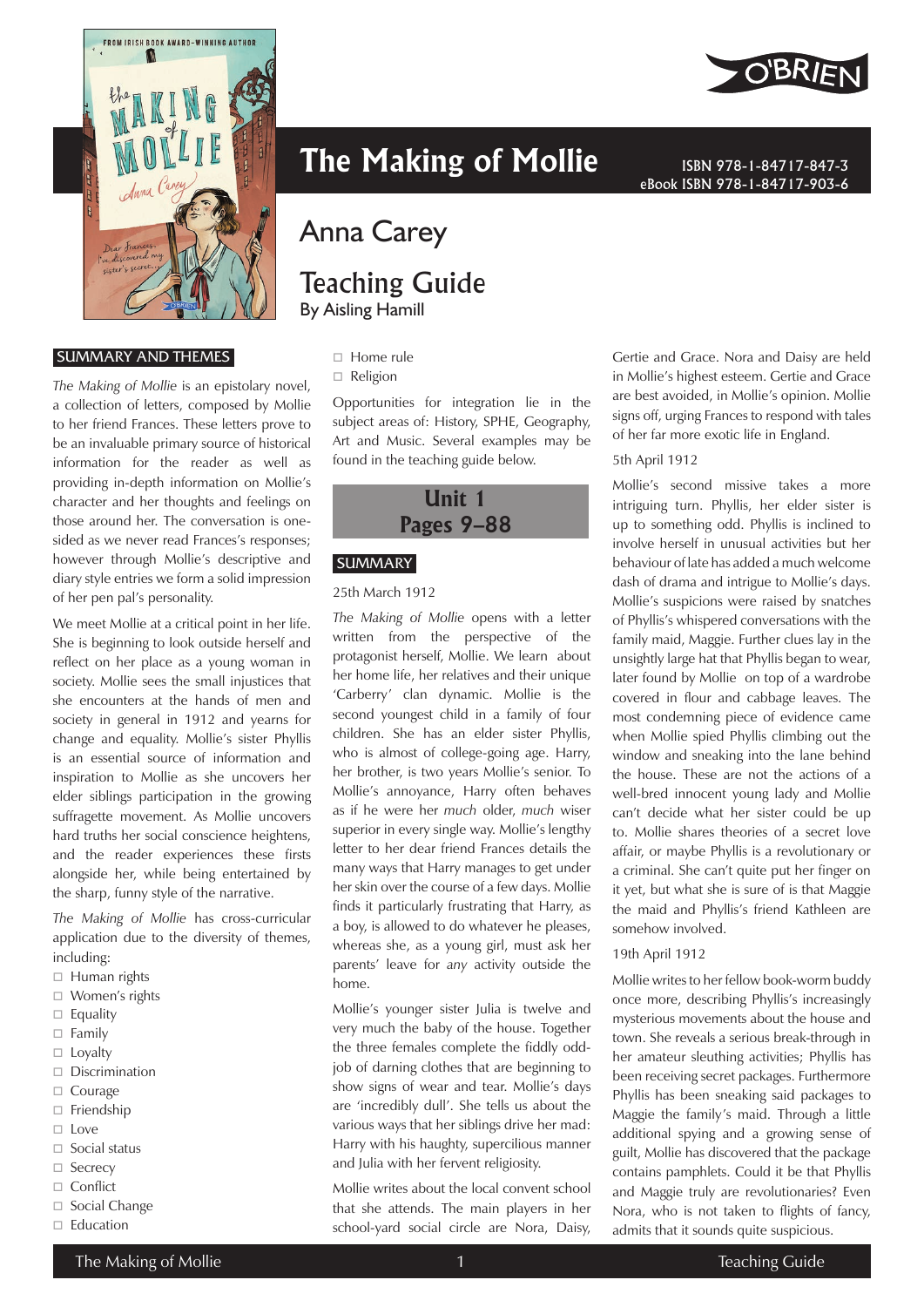#### 1st May 1912

Mollie writes a letter so lengthy that she worries it will be more of a package to post, with prices to match. A lot has happened in recent days and she shares her adventures in earnest with her pen pal Frances. Mollie's sleuthing has caught up with her and she has fallen foul of Phyllis. She followed Phyllis to Custom House Quay, where all was revealed by a lady called Mrs Joyce who spoke to the crowds from atop a box. Mrs Joyce is campaigning for Votes for Women and Phyllis is supporting the cause by selling magazines of the same name. Phyllis is a suffragette! Mollie becomes so absorbed in Mrs Joyce's speech that she is spotted quite easily by Phyllis as the crowd begins to part. Phyllis's temper lessens during the walk home and she begins to explain how she found herself working with the suffragette movement, although she doesn't like to call it that! The movement has struck a chord with Mollie and she comes to realise that she agrees that women should be able to do whatever men do. Mollie thinks of the many small injustices she and her sister have experienced because society (and her sibling Harry) see them as inferior to men. Phyllis had to fight for the right to go to university; Mollie had to bicker to get her chosen cut of chicken; and even riding a bicycle is a frowned-upon form of transport for women and girls of the day. On the other hand, men and boys can do all of the above, and more still, without the censure and disapproval of those around them. Mollie returns to school ready to find out more and enlighten her chum Nora to the cause.

Mollie finds a friend in Frank when she has been charged with walking Barnaby the neighbour's dog. Frank catches Barnaby when he lunges from the lead and as he escorts Mollie home she is most pleased to find that he is sympathetic to the suffragette cause.

#### DISCUSSION POINTS

#### 25th March 1912

 $\Box$  We learn about Mollie's family and friends from her letters to Frances. The letters are written from her personal perspective and provide Mollie's thoughts about her family. How would you describe Mollie's family based on this first letter? Who are her favourite family members and why? Can Mollie's descriptions be trusted or is there room for deception in the written word? If you were corresponding with a friend by letter or email, would you be completely truthful? If so, why? And if not, why not?

 Mollie's spare time is spent helping out with household chores, tending to her homework and reading. Do you think she is content and fulfilled by her life? Justify your reasoning by referring to the text. If you were living as a child in 1912 how would you spend your free time? Bear in mind the technological differences and social constraints of those times.

#### 5th April 1912

- □ Based on Mollie's deductions to date, what do you think Phyllis is up to? How are Kathleen and Maggie involved?
- Maggie, as a house maid has fewer freedoms than the Carberry girls. Do you think she is helping Phyllis by choice? If Phyllis and Maggie were caught behaving in an unseemly manner, do you think the consequences would be the same for them both? What might the consequences be?

#### 19th April 1912

- $\Box$  Maggie continues to invade Phyllis' privacy as she attempts to discover what her sister is up to. Do you think Mollie is justified in her actions? Why?
- Mollie discovers that Phyllis is in possession of pamphlets. What role do you think Phyllis plays in their production or distribution? Explain your answer by referencing the text.

#### 1st May 1912

- $\Box$  Mollie has discovered that Phyllis is active in the fight for women's votes. Why do you think Phyllis has hidden her activities from the family? How do you think her parents would react if they found out?
- $\Box$  Do you think that Phyllis's cause is a worthy one? Should the women of Ireland have equal rights to the men? Why?
- $\Box$  Can you think of five rights that should be the basic entitlement of all people? Explain your choices and try to select one right that is necessary above all others.
- $\Box$  Frank surprises Mollie by listening to her thoughts on equal rights for women and agreeing with her. How do you think the other men in Mollie's life, her father and brother, might respond to the same topic?

## **ACTIVITIES**

## **1. Women's Rights**

Investigate the rights of women in Ireland during the year 1912. Follow the link below and summarise your findings.

[www.historyireland.com/20th-century](http://www.historyireland.com/20th-century-contemporary-history/irish-suffragettes-at-the-time-of-the-home-rule-crisis/)[contemporary-history/irish-suffragettes-at](http://www.historyireland.com/20th-century-contemporary-history/irish-suffragettes-at-the-time-of-the-home-rule-crisis/)[the-time-of-the-home-rule-crisis/](http://www.historyireland.com/20th-century-contemporary-history/irish-suffragettes-at-the-time-of-the-home-rule-crisis/)

#### **2. Frank's Diary**

Compose a diary entry for Frank's thoughts and impressions following his conversation with Mollie and daring recapture of the Menace.

#### **3. Fashion in 1912**

Examine the fashions of 1912 in Ireland using the Google images tool. Remember that fabrics at the time would have been locally sourced and hard wearing. Design an outfit that an IWFL supporter might wear to a rally. Remember skirt lengths and cuts were conservative at the time. Try and be mindful of what was socially acceptable for women to wear during 1912.

## **4. Charter of Women's Rights**

Using the experiences of Mollie as inspiration, draft a charter of five basic rights that the women of Ireland in 1912 should receive. Compare your charter with the Universal Charter of Human Rights of 1948. Are there any similarities? Could you make further improvements to the charter based on how society is now? Or on how you think society should be?



## **SUMMARY**

#### 13th May 1912

Mollie has never taken an interest in politics before, 'Home Rule' always seemed to be for adults, but the Suffragette movement feels connected to her daily life experiences. We see that many women of the time felt it was not a girl's place to further her education or pursue a career but rather that women and girls would be better served keeping house and raising children. Aunt Josephine and Grace are two such individuals in Mollie's social sphere who are resolutely against the activities of 'The Irish Women's Franchise League'.

Mollie works her magic on Phyllis and finally convinces her to allow herself and Nora attend an Irish Women's Franchise League demonstration in the Phoenix Park. When Saturday arrives, Mollie can barely conceal her excitement and a sharp word from Phyllis reminds her to keep her emotions in check for what her family believe to be a simple walk in the park with her big sister. Caught up in the marvellous message being shared by the women speaking from the makeshift platform in the park, the girls almost miss the arrival of 'The Menace' and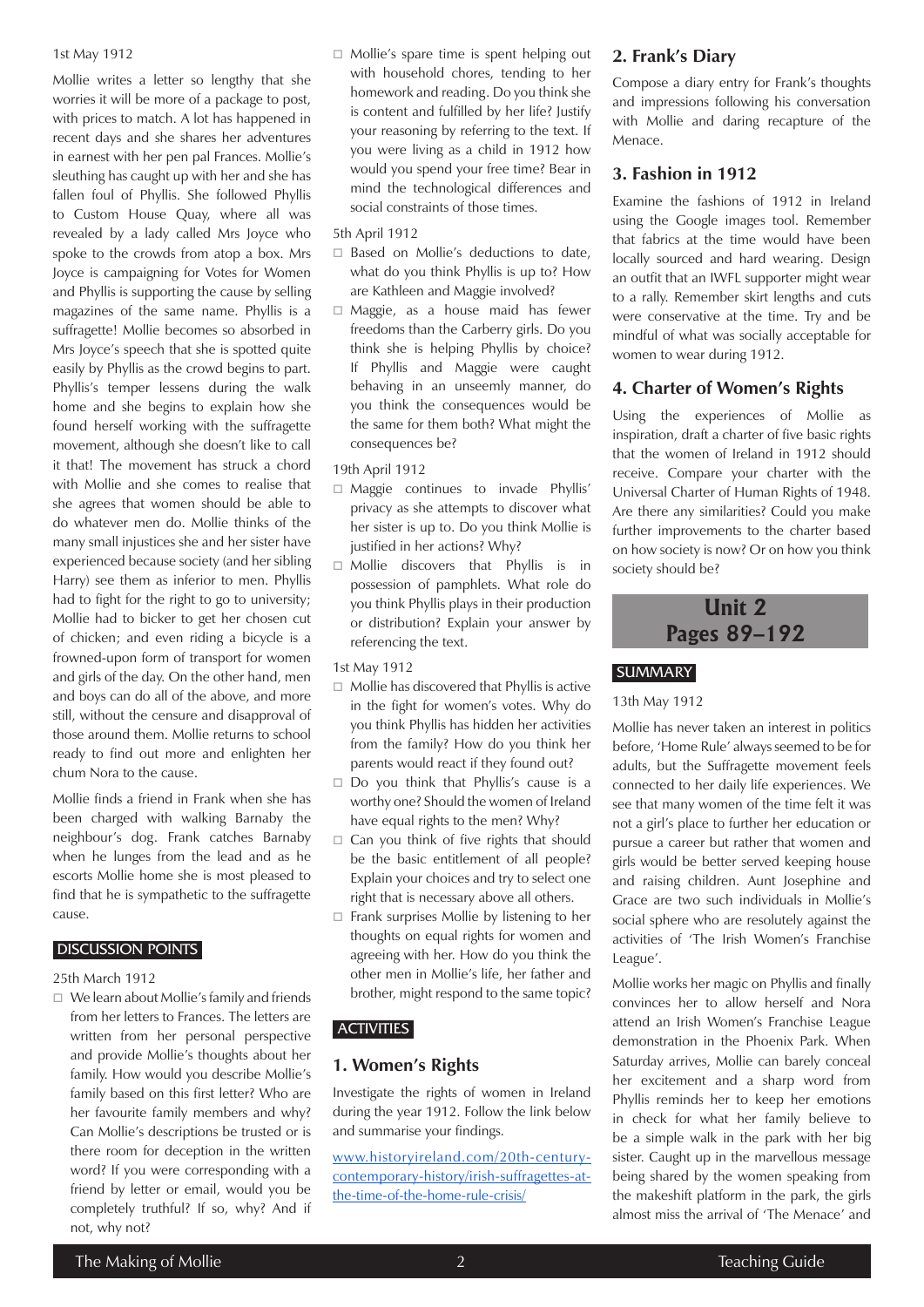his keeper Mrs Sheffield. The girls manage to crawl out of her line of sight while getting a warning to Phyllis that her mother's friend is near. Later, in the Phoenix Park Tea Rooms, Phyllis rewards the girls' quick thinking with a copy of 'Votes for Women' to peruse. The girls' conviction in the cause has been strengthened by the day's events and they are eager to attend further gatherings, if Phyllis can be persuaded. It's important to note that the gathering in the park was peaceable compared to most. When Mollie noticed cabbage leaves in Phyllis' hat a few weeks prior, it was remnants from rowdy and aggressive crowds of detractors to the cause such as the 'Ancient Order of Hibernians'.

#### Monday 27th May 1912

Mollie's begins her letter by sharing her relief that Frances finds her lengthy letters agreeable. We quickly learn that June 1st is to be a significant date in her diary and that of the Irish suffrage cause. On that day suffrage campaigners from all over Ireland – including unionists and nationalists – will gather for a large public meeting. Desperate to get more involved in the fight for equal rights for women, Mollie and Nora set off for town. They plan to find Phyllis and offer their assistance in selling the hot-off-thepresses copies of 'The Irish Citizen'. Their arrival proves timely and Phyllis takes a lavatory break while the girls guard her bag of magazines. Phyllis and her friend Mabel treat the girls to tea, cakes and conversation about the cause. Mollie and Nora are determined to do something to aid the Irish suffrage campaign. Together they plan to go chalking – to advertise the meeting planned for June the first.

Their chalking reads:

Votes For Women!

Grand Meeting At Antient Concert Rooms

- 1st June, 8pm
- Admission 1/6

As Mollie and Nora spread the word through chalked signs, they cause a few raised eyebrows and sharp words from passers-by, although their actions are tame compared to some of Phyllis's tales. Determined to attend the meeting, Mollie attempts to blackmail Phyllis in to escorting them to the gathering, but she begins to feel guilty about her false threats and apologises to her big sister. Despite Mollie's poor show, Phyllis relents and agrees to take the girls on June 1st, as long as they pay for their own tickets.

Mollie decides to go chalking solo in a final burst of advertising before the grand meeting. As she scratches her message into the ground, she is surprised by her brother's friend, Frank. Once again Frank plays the role of knight in shining armour as he promises to keep Mollie's activities secret and 'keep sketch' as she finishes off her chalking. As they walk home, Mollie is so caught up in their conversation about literature and the suffragette movement that she is almost caught in the path of a coal van – until Frank saves the day once more and pulls her out of the way!

#### DISCUSSION POINTS

#### 13th May 1912

- $\Box$  Mollie's interest is piqued by the work of the IWFL. She is embittered by the small slights and injustices that she experiences in her daily life as a young Irish woman. What experiences do you think have shaped Mollie's thoughts and led her to develop an affinity for the suffragette cause? Do you think that she is justified in her actions and beliefs? Why? What would you do in her place?
- $\Box$  Mollie soon sees that Phyllis is engaged in serious political activism that sometimes ends in violence. Do you think that she is old enough to get involved? Why?
- $\Box$  Mollie saves her sister Phyllis from being discovered by Mrs Sheffield and outed as a sympathiser to the suffragette cause. Had she been caught, what do you think the consequences might have been?
- □ Why do you think the Ancient Order of Hibernians are against equal rights for women?
- $\Box$  How do you think it benefits the men of that time to have more rights than women?
- **People of a lower income or social** standing also experienced limited rights and freedoms at that time in Ireland. What are your thoughts?

Monday 27th May 1912

- □ Mollie and Nora go chalking to spread the word of the cause before the great meeting. Can you see any flaws in their plan? Can you think of a better way for them to spread the word, bearing in mind the limited technology of the time?
- $\Box$  Frank saves the day once again and we see his friendship with Molly begin to grow. Do you think Frank is genuinely interested in supporting the suffragette movement or could there be other motivations for his regular meetings with Mollie?
- $\Box$  Many argue that the fight for Home Rule will be damaged by the Suffragette cause. However in this letter we learn that unionists and nationalists are to

unite at a large public meeting for the Irish suffragette cause. What are your thoughts? Say where in the text you found this out.

#### **ACTIVITIES**

## **1. Speechwriting**

Compose a speech for the IWFL rally in the Phoenix Park. Write the speech from the perspective of Hanna Sheehy-Skeffington. Use information in the article linked below to inform your writing. When writing a speech: Firstly, introduce yourself – people need to know how is talking to them. Then ask for their attention – you are trying to convince people of something. Be polite! Then state your position. What do you believe? [www.thejournal.ie/readme/the-life](http://www.thejournal.ie/readme/the-life-and-times-of-the-great-irish-suffragette-1255920-Jan2014/)[and-times-of-the-great-irish-suffragette-](http://www.thejournal.ie/readme/the-life-and-times-of-the-great-irish-suffragette-1255920-Jan2014/)[1255920-Jan2014/](http://www.thejournal.ie/readme/the-life-and-times-of-the-great-irish-suffragette-1255920-Jan2014/)

## **2. Ancient Order of Hibernians**

Investigate the Ancient Order of Hibernians and use your findings to create a poster calling new members to join their ranks. en.wikipedia.org/wiki/Ancient\_Order\_of **[Hibernians](https://en.wikipedia.org/wiki/Ancient_Order_of_Hibernians)** 

## **3. Marketing**

Mollie and Nora used chalking to advertise the great meeting of the IFWL. We have a multitude of technology available to use nowadays. How could they advertise their meeting using modern social media methods? Create a draft of your modern marketing strategy.

## **4. Map of Mollie's Dublin**

Mollie and Nora gather in various parts of the city as their support of IFWL grows. Using the Google images tool, charter a simple map of Dublin. Label any sites or locations that are important in *The Making of Mollie*.



## **SUMMARY**

#### Sunday, 2nd June, 1912

Mollie's latest letter begins with bad news as we learn that although the meeting went well, she never got to attend. Mabel mistakenly gave their tickets away and as it sold out, Mollie and Nora found themselves trying to listen from the vestibule. The girls can't make much sense of the muffled words, and instead Mollie begins to share her growing feelings for Frank Nugent with